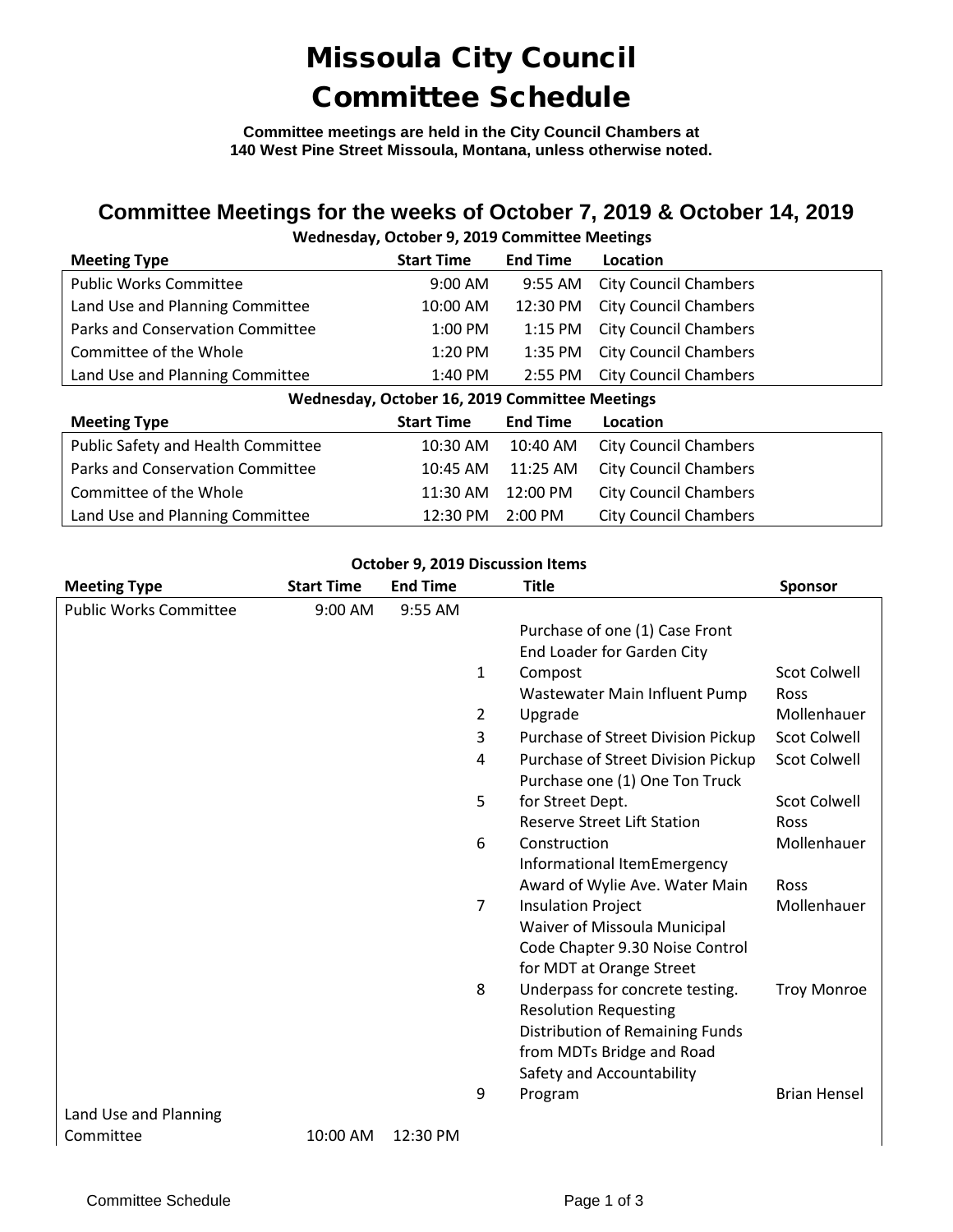# Missoula City Council Committee Schedule

#### **Committee meetings are held in the City Council Chambers at 140 West Pine Street Missoula, Montana, unless otherwise noted.**

|                        |           |           |    | <b>Conditional Use Request Hillview</b><br>Crossing - Townhome Exemption     |             |
|------------------------|-----------|-----------|----|------------------------------------------------------------------------------|-------------|
|                        |           |           | 10 | Development (10+ units)                                                      | Mary McCrea |
| Parks and Conservation |           |           |    |                                                                              |             |
| Committee              | $1:00$ PM | $1:15$ PM |    |                                                                              |             |
|                        |           |           |    | <b>Professional Services Agreement</b><br>with L.F. Sloane Consulting Group, |             |
|                        |           |           |    | Inc. for Missoula City Cemetery                                              |             |
|                        |           |           | 11 | Strategic Plan Project                                                       | Ron Regan   |
| Committee of the Whole | 1:20 PM   | 1:35 PM   |    |                                                                              |             |
|                        |           |           |    | Referral – Rezone of property                                                |             |
|                        |           |           |    | located at 2320 South 9th Street                                             |             |
|                        |           |           |    | West and legally described as 1.88                                           |             |
|                        |           |           |    | acres of Lot 4 in RM Cobban                                                  |             |
|                        |           |           |    | Orchard Homes, in Section 29,<br>Township 13 N, Range 19 W,                  |             |
|                        |           |           |    | P.M.M. from RT5.4 Residential                                                |             |
|                        |           |           |    | (two-unit/townhouse) to RM1-35                                               |             |
|                        |           |           | 12 | Residential.                                                                 | Jenny Baker |
|                        |           |           |    | City Council Committee Chair                                                 | Bryan von   |
|                        |           |           | 13 | Appointments                                                                 | Lossberg    |
| Land Use and Planning  | 1:40 PM   | 2:55 PM   |    |                                                                              |             |
|                        |           |           | 14 |                                                                              |             |
|                        |           |           |    | Amend the growth policy and                                                  |             |
|                        |           |           |    | consider rezoning 57.5 acres of                                              |             |
|                        |           |           |    | land north of Mullan Road, east of<br>Flynn Lane, and west of Hellgate       |             |
|                        |           |           |    | Meadow                                                                       | Jenny Baker |

| October 16, 2019 Discussion Items |                   |                 |              |                                    |                   |
|-----------------------------------|-------------------|-----------------|--------------|------------------------------------|-------------------|
| <b>Meeting Type</b>               | <b>Start Time</b> | <b>End Time</b> |              | Title                              | <b>Sponsor</b>    |
| Public Safety and Health          |                   |                 |              |                                    |                   |
| Committee                         | 10:30 AM          | 10:40 AM        |              |                                    |                   |
|                                   |                   |                 |              | Referral-Purchase one Type 1 and   |                   |
|                                   |                   |                 | $\mathbf{1}$ | one Type 2 Fire Engines            | <b>Brad Davis</b> |
| Parks and Conservation            |                   |                 |              |                                    |                   |
| Committee                         | 10:45 AM          | $11:25$ AM      |              |                                    |                   |
|                                   |                   |                 |              | 2018 Open Space Bond               | Donna             |
|                                   |                   |                 | 2            | expenditures                       | Gaukler           |
| Committee of the Whole            | 11:30 AM          | 12:00 PM        |              |                                    |                   |
|                                   |                   |                 |              | 2019 Missoula Downtown Master      | Ellen             |
|                                   |                   |                 | 3            | Plan                               | <b>Buchanan</b>   |
| Land Use and Planning             |                   |                 |              |                                    |                   |
| Committee                         | 12:30 PM          | 2:00 PM         |              |                                    |                   |
|                                   |                   |                 |              | Referral – Rezone of property      |                   |
|                                   |                   |                 |              | located at 2320 South 9th Street   |                   |
|                                   |                   |                 |              | West and legally described as 1.88 |                   |
|                                   |                   |                 | 4            | acres of Lot 4 in RM Cobban        | Jenny Baker       |